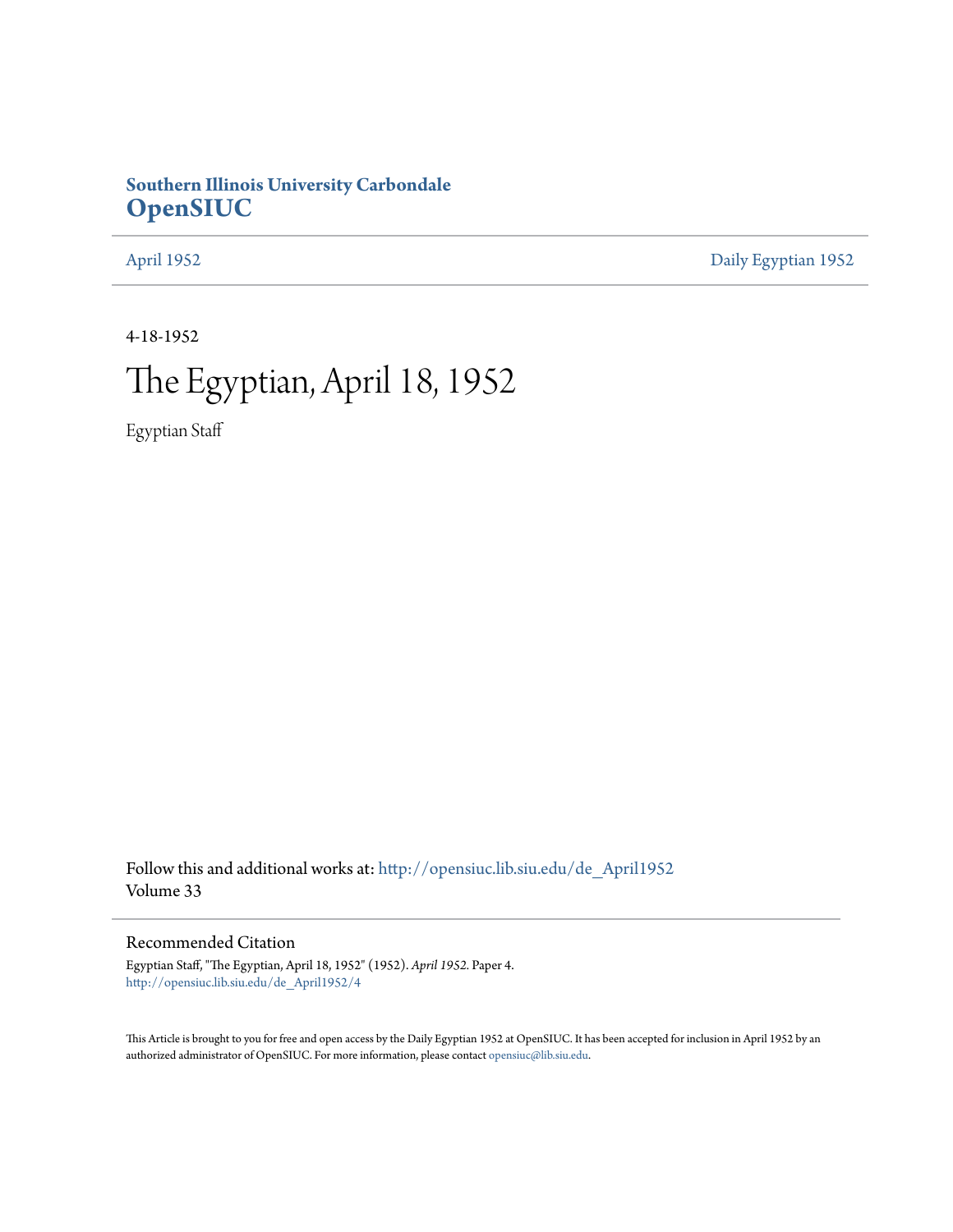

THIS WEEK'S PIN-UP is Ida Mae Schellhardt, freshman from Valmver. Ida Mae is enrolled in the College of Education and her major is elementary education. Swimming is her favorite sport.

## Exhibit by Carlton Ball, Aaron Bohrod To Open in Allyn Art Gallery Sunday

An exhibit of pottery and paintings by F. Carlton Ball, interna-<br>tionally known ceramic artist, and Aaron Bohrod, nationally known artist, will be shown at the Allyn Art gallery April 20 to May 9.

The show, which will be opened with a tea on Sunday afternoon. will feature pottery by Ball, paintings by Bohrod, and Ball's pottery decorated by Bohrod.

Southern in 1943-44. He served as an artist war correspondent during **Honors** in Speech World War H. A moving series of his paintings are owned by "Life" magazine

**BALL IS** assistant art professor here at SIU, and is considered to bothers last week, at the Provin-<br>the one of the country's finest studio  $\begin{bmatrix} \text{cal} \\ \text{cal} \end{bmatrix}$  requires the country's property of Pi Kappa Delbe one of the country's intest studio<br>
era speech fraternity, at Southeast-<br>
era Missouri State Teachers Col-Fortune around 2<br>
Hohrod and Ball began working

together last year when they were serving on the art faculty of the en's original oratory contest with serving on the air ration. They her oration entitled. "Felling the<br>have received national recognition<sup>1</sup> Plum Tree." She won first place

### **Announce Deadlines for** Spring Festival Entries

Deadline dates for entries in<br>various events of Spring, Festival various events of Spring, Festival revealent and tied for fifth place<br>have been announced, according in the men's original oratory di-<br>the committee chairmen for the lin the men's original oratory dito the committee chairmen for the

23. Entries should contact Cliff ining four out of six debates and Karsh, chairman.

Deadline for entries in the Dealing Festival Midway competi-<br>
In men's debate Lloyd Bitzer<br>
tion is today. Late entries may con-<br>
and Carroll Boyles, sophomore<br>
tact Doree McClane, Sigma Sigma from Du Quoin, tied for second,<br>
Sigma Sigma Sigma (winni Sigma.

The deadline date for the Miss Southern contest will be announced at a later date.

### **GEOLOGY CLUB TO PLAN** TENNESSEE FIELD TRIP

M213 at 4 p.m.

the Coon Creek, Tenn., field trip. from Mason, who was entered in squad.

designing of pottery

The gallery is open from 8 a.m. to 5 p.m. and 6 to 9 p.m. on week days, on Saturdays by appointment, and from 3 to 5 p.m. on Sundays.

The exhibit is open to the pub-

## Ecorated by Bohrod.<br>Bohrod was artist-in-residence at **Award Eblen High** JoAnn Eblen, senior from Mc-

Leansboro, received high speech honors last week, at the Provinlege

JoAnn was entered in the womfor their work in the making and in the contest and a rating of superior. Of the 18 scores received White, and Harry Evers. from 9 judges, Jo Ann received 18 first place ratings.

> from Carmi, received a rating of vision.

In women's debate, JoAnn Eb-The deadline for the tryouts for  $\begin{bmatrix} \text{In} & \text{vomen's debate.} \text{ Johann Eth} \\ \text{the What of Club to be held Fri-}\end{bmatrix}$  len and Carolyn Reed, junior from day, May 2, is Wednesday. April cannot concern the contract second, windows receiving the highest speaker ratings in the tournament.

winning four out of six debates.<br>Marilyn Wakeland, freshman

from Carbondale, tied for second in the poetry reading contest. She<br>read selections from E. E. Cummine

OTHER ENTRIES from South-The Geology club meeting will een were Suc Smith, junior from<br>be held Monday, April 21, in Benton, who was entered in disem were Suc Smith, junior from

THE Egyptian

SOUTHERN ILLINOIS UNIVERSITY April 18, 1952 \* Vol. 33, No.  $3\frac{44}{3}$  \* Single Copy 5c

## AppointCommittees Allot Television Channel For Spring Festival To SIU for Education

Committee members have beer appointed by the steering committee to work on various phases of Spring Festival, to be held May 2

Working committees, their chairmen, and the committee members Midway-Doree McClane general chairman; Wilma Beadle Dorthy Paterson Cliff Karsh and Mary Ann Klingberg, general chairmen. Committee members of the Wharf Club are composed of the social chairman composed of the social chairman **For Spring Play** member from any unorganized<br>house that wants to be represented.

Decorations - Aileen Anderson and Lou Steinberg, general chair-<br>men; Bob Coatney, Primo Angeli, Sue Raymond, Carol Treece, Joan Hamilton, Jane Ross, Delbert<br>Mundt, Barbara Marx, Camille Chapman, and Lois Bryant.

PUBLICITY - Beverly Fox,<br>general chairman; Freda Gower, sub-committee poster chairman;<br>Mary Jane Ball, Winnie Bollinger, Joycellyn Wiseley, Barbara Von Behren, Helen Huckleberry, Julie Geddes, LaVerne Williams, Syrilda Hundley, Barbara Buford, Marilee Messerli, Shirley McConnaughav, Elaine Allen, Nancy Lofgren. Kathryn McClintock, Carolyn Hovev, and Sharon Hughey.

Other sub-committee chairmen and committee members under publicity are: Charles Wildy, loudpeaker chairman, with Jim Dowell. Norman Bowers, and Bob Feldon. assisting: Anita Early and Richard Coleman, radio chairment and Olis Weeks, photography chairman.

Finance-Delores Hamp, general chairman: Ron Sullivan, Jean<br>Smith, Jerry West, Libby Mars, Louie Taylor, Velda Prince, and George Holliday.

Paul Mueth, general co-chairmen; will also include the following stukey, Italou Bozarth, Svlvia Tresso, James Crippen. Clyde Fife. Dean Martin, Jerry Hawkins, Kermit

### LLOYD BITZER, sophomore Col. Halderson Extends **Special Invitation**

Colonel Oliver Halderson, professor of air science and .<br>tactics in Southern's **AF** ROTC unit, has extended special invitation to all students and faculty members to attend the AF ROTC review parade to be held Monday, April 21, in McAndrew stadium, weather permitting.<br>The invitation is also open

to students and faculty members for other reviews planned by the unit for April 30, May 7, May 14, and May 21.

extemporaneous speaking.

Southern entries in both debate and oratory placed within the top 10 per cent for one of the best<br>squad records of the tournament.

A new medium of education may soon be utilized here at Southern if the plans of the school administrators are The Federal Communications Commission anrealized. nounced April 14 that Carbondale had been allotted one of

**Cast in Title Role** 

Dorthy (Bunky) Paterson, senior from Carbondale, has been selected to play the title role in "Medea," this year's spring play. cording to Dr. Archibald McLeod, associate speech professor.<br>"Medea," an ancient Greek trag-

edy, will be presented by the Lit-



### DORTHY PATERSON

Theatre on three successive

dents: Sue Smith as the nurse; Tom Berry as the tutor; Bob Cagle as Creon; and Don Fearheiley as Jason

THE PLAY, "Medea." was presented in 431 B. C. in the annual drama festival held in Athens. Since then, the play has been treated in six languages as drama, opera, poetry, and burlesque.<br>Robinson Jeffers' adaption

the play will be used by the Little Theatre in its presentation of<br>"Medea" here at Southern. According to Brooks Atkinson, Robinson Jeffers has "retained the legend and characters and has freely adapted 'Media' into a modern

play."<br>"Medea" begins several years after the famous legend of Jason (p.m. In case of bad weather, the and the Golden Fleece is said to have taken place. It is a story of Medea's revenge in her protest Noble Kelley To Give against woman's status in a man's Sunday Soiree Talk .<br>world.

FOLKLORE SOCIETY TO MEET dealing with glimpses that psychol-The Rev. Albert Muntsch. St. ogy gives us about human nature, Louis university professor, will be will be given by Noble H. Kelley, relation of the Studion and external of the Studion and external contained and the studion of the Studion and extension and extension and extension and extension and extension and extension and extension and extension of t

the new seven educational television channels in Illinois. Southern is making plans for the opera-<br>tion of channel 61, an ultra highfrequency, as a new means of propagating education.

Buren Robbins, director of radio here, expressed the opinion that if funds and equipment are available and technical difficulties are overcome the station might possibly be on the air two years .<br>from now.

**ACCORDING TO authorities** concerned with the project, the station would televise programs<br>of a wide and varied educational nature. Programs would be prepared to fit the needs of groups that are predominent in the area. Children's programs. housewive's programs, working-men's programs,<br>and other interests would be presented daily.

Other channels were allotted to Champaign-Urbana for the University of Illinois, DeKalb for<br>Northern Illinois State Teachers Forthern Timois State Teachers<br>College; Moline-Rock Island-Dav-<br>enport; Chicago, Springfield; and Rockford.

## **AF ROTC To Hold** Review Parade

Southern's AF ROTC unit held a review drill in McAndrew stadium last Wednesday afternoon in special preparation for the review parade to be presented on Monday.<br>April 21, when top-ranking Air Force inspection officers in the United States' Air Force will visit the SIU campus.

The review will be held at 4:15 p. m. Monda), in McAndrew stadium.

The inspection officers will inspect the unit here at Southern and will view drills while in Carbondale. Monday's review will determine the drill rating for Southern's AF ROTC unit.

The Wednesday preparation drill was one of several which the unit has had lately to familiarize the cadets with more of the details of formation and drill maneuvers.

Approximately 400 boys participated in the drill and were led in ttights by advanced ROTC officters

The review will be held at 4:15 review will not be held.

"In Search of Ourselves," a talk

i the eorge Holliday.<br>Miss Southern—Lois Burke and nights, May 21, 22, and 23.<br>Al Munth around as the interest. The cast for the spring play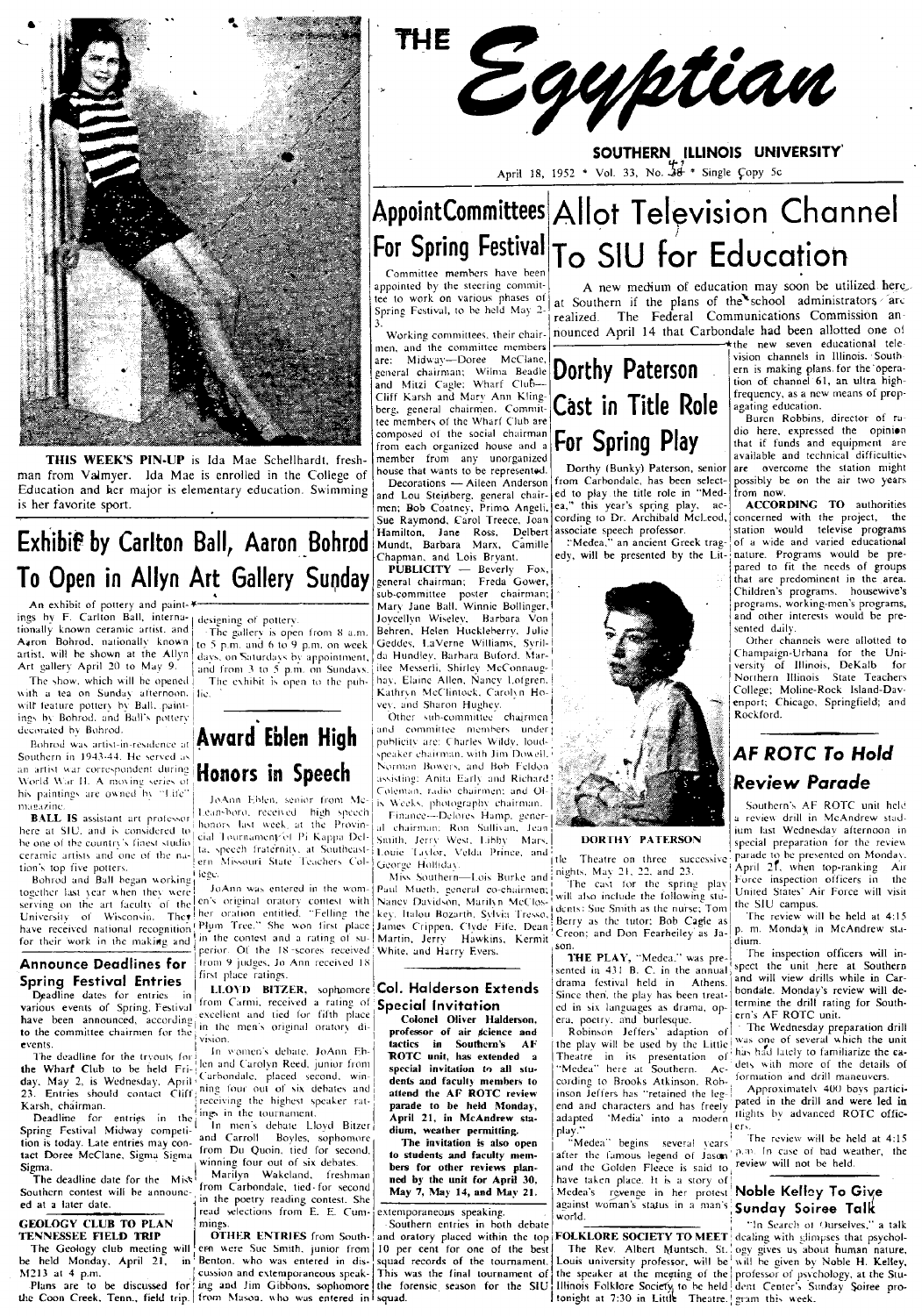And let There Be Space 11, 1, 14, 14 daily when listening to any student's or faculty member's conversation is the ageold complaint that there is no space to park on or near the SID campus,

Perhaps many have had pessimistic thoughts that the university just didn't care about parking space and that the situation had been completely neglected in favor of consideration for the building program. At long last, however, something is now being accomplished which proves that this has not been the case at all.

Right this minute, workmen are grading the old parking

mately 150 more cars than it did previously, according to will all the student of cars that it did previously, according to will all the student of cars that the lot will be able will be able will a **A DIRECT DESCENDANT** o Williard C. Hart, supervisor of the architectural service. This William C. Society of General Custer, South-<br>will about double the number of cars that the lot will be able **A DIRECT DESCENDANT** of General Custer, South-

street behind the Baptist Foundation.<br>And as for the method used in registering cars and given and Jack Lawler.

And as for the method used in registering cars and giv-<br>
ing permits—that problem is now being considered for im- **SIU Student Is Direct Descendant** for volunteers from the Council to

persons are still heard griping, that their only justification is by Beverly Fox ... Council has seen the treasthat they must not have anything else to complain about and Among Southern's many stu-lingly not influenced by his famous ury.<br>that they don't have the alertness to recognize an improvement that they don't have the alertness to recognize an improvement dentis is one who is a direct de-<br>when it does finally come along.<br>His gouthern is a direct de-<br>anomal college life here at Bowser to replace Bob Dake one of t when it does finally come along.  $\frac{1}{\text{second order}}$  is cendant of General Custer. His lead a no

Then too, according to Dean of Men I. Clark Davis, anne is Bill Custer, sophomore Southern.<br>
is a parking lot that is already available which is not from East St. Louis.<br>
ingly being taken advantage of—that parking lot is there is a parking lot that is already available which is not from East St. Louis.<br>Seemingly being taken advantage of—that parking lot is lo-<br>Results the fitth great grandson member of the Sigma Pi fraternity. assembly to seemingly being taken advantage of that parking lot is locked by the fifth great grandson member of the Sigma Pi fraternity. assembly to be held Thursday,<br>cated east of Illinois avenue just north of Grand avenue. Per of G haps if students and faculty members looked around a bit at the Battle of Little Big Horn.<br>more there wouldn't be so much of an occasion to complain.

Externe wouldn't be so much of an occasion to complain.<br>But on the other hand, one can avoid it all and follow the er. Captain Custer, won two Con-<br>ce of one student who said, "Be like me—don't own a car gressional Medals advice of one student who said. "Be like me-don't own a car gressional Medals of Honor during **Dy Resilure and The Civil Medals** of Honor during at the care gress<sup>, "The Civil War. Only two other men A three-act opera, "Th</sup>

The Maryland Diamondback, University of Maryland. earlied the papers of surrender Mrs. Neely, a member of the exercises for dismissed at 2:40<br>It declares:<br>It declares:<br>The state is a subtle analogy between women and tobacc

It declares:<br>
"Sophomores want their women to be like cigarettes.<br>
Sophomores want their women to be like cigarettes.<br>
Sophomores want their women to be like cigarettes.<br>
Sophomores want their women to be selected at will slender and trim. all in a row, to be selected at will, set  $\begin{bmatrix}$ his aflame, and when the flame has subsided, discarded only to solutions want then women to be like a cigar. They're like stars at West Point from a class. The operation of Music<br>and the Hame, and when the flame has subsided, discarded only to the was promoted from first. The operatio  $\cdot$   $\cdot$  and subsided, discursed only to War he was promoted from Jirst Clubs in 1951 and will be produc-1 -  $\overline{D}$  and Carry states 1946.

A senior wants his girl to be like his pipe, something possession a sword said to be that the performed at 8 p.m. Same and spring incerning be the performed at S p.m. It will be performed at S p.m. ISouthern Illinois Edito he becomes attached to. knocks gently but Iovingly and takes great care of at all times."

and a large chorus and orchestra. I risin Peithman, SIU museum in the you a cigar. but  $\begin{bmatrix} \text{and a large chorus and orders} \\ \text{the opera is laid in } \text{stiff member working on Southern} \end{bmatrix}$  and a large chorus and orchestra. I risin Peithman, SIU museum will never share his pipe." Studients Represent SIU  $\begin{bmatrix} 1 \\ -1 \end{bmatrix}$  and during the Civil War. In illinois archaeology, will discuss In-<br>At ICA Convention

### No 'Passion Pit' Here

A new ruling at South Dakota college has replaced kissing at the door of the women's dormitory with The manufacture of at all times."<br>
The manufacture simple of the state of the you a cignal area will never share his pipe."<br> **No 'Passion Pit' Here ...**<br>
A new ruling at South Dakota college has relatively<br>
shandshake.<br>
Th

"It isn't the idea to completely prohibit the traditional good-night kiss." says the dean of women, "out to curb pro longed half-hour demonstrations at the door." *i* 

Egyptian southern ILLINOIS UNIVERSITY

Published semi-weekly during the school year, excepting holidays companied the group.<br>exam weeks by students of Southern Illinois University, Carbon- Discussion groups were held on and exam weeks by students of Southern Illinois University, Carbon Discussion groups were held or dale, Ill. Entered as second class matter at the Carbondale post office Thursday and Friday, and the cordale, Ill. Entered as second class matter at the Carbondale post office under the Act of March 3, 1879.

| $\frac{1}{2}$                                           |                                                           |                                          |
|---------------------------------------------------------|-----------------------------------------------------------|------------------------------------------|
|                                                         | was held Friday night.<br>The ISA convention will be held |                                          |
|                                                         |                                                           |                                          |
|                                                         |                                                           | "OLIVER TWIST"                           |
|                                                         |                                                           |                                          |
|                                                         |                                                           |                                          |
|                                                         | Wisely                                                    | by CHARLES DICKENS                       |
|                                                         |                                                           |                                          |
|                                                         |                                                           | Starring Robert Newton and Alex Guinness |
|                                                         |                                                           |                                          |
| Reporters-Willard Dawson, Sherman Doolin, Bob Duffy,    |                                                           | Continuous Showing From 2 P. M.          |
| James Fecho, James Glean, Doris Harrell, Helen Nance.!! | <b>Florist</b>                                            |                                          |
| Jack Nettland, Gene Penland, Harold Pike, Robert        |                                                           | Admission: Adults<br>50c                 |
| Sargent, Wyona Smith, Dave Stahlberg, Max Warren,       | 204 W. Oak St.                                            | Children 25c                             |
| Joyce Weece, Olis Weeks, Teresa White.                  |                                                           |                                          |
|                                                         |                                                           |                                          |



will about double the number of cars that the lot will be able  $\begin{bmatrix} \mathbf{A} \\ \mathbf{B} \end{bmatrix}$  Custer, shows a sword that is believed to have be constitution. ern's Bill Custer, shows a sword that is believed to have be-constitution. She called for a longed to the General to follow students. The students are meeting of the committee to be AND THIS IS not all—we have still another addition to longed to the General to fellow students. The students arc, meeting of the committee to be<br>parking space. Another lot is being constructed on Grand from left—Bill McNe II MCNeil, Virgil Fuchs, Bill Custer, Max War-<br>
1911 March Center, and Jack Lawler.<br>
1911 McMeil, Irgl uch uc s, Islam Behave

# From the Honors II heard prive as marshalls and ushers at provement by a university parking committee.<br>
It is our opinion that if, after all these improvements, **Of Civil War Hero General Custer**<br>
The Honors Day assembly.<br>

B.V.B. lihe Civil War. Only two other men<br>"in the history of the United-States" **How Do You Like Your Tobacco?** Honor in the same war. At the members, will be premiered in Even assembly, (2) authorization for<br>The Maryland Diamondback, University of Maryland, secret assembly the assembly of the assembl

his class at West Point from a class]<br>of Tifty-four, but during the Civil<sup>1</sup> his class at West Point from a class The opera was commissioned by<br>of fifty-four, but during the Civil the Illinois Federation of Music

tional ISA convention held in Nor-<br>man, Oklahoma, last weekend.

Those attending were: Jean  $Da-$  Cago next week. vis, Jovee Gollon, Southern's canuidate for ISA sweetheart; Freda<br>Gower, Andy Patterson, Bob Gower, Andy Patterson, Bob Scrivner. Dallas Talley, and Darlene Woodside. William Rogge, who was recently elected as ISA =<br>faculty advisor for next year, ac-1

onation for national ISA sweetheart<br>was held Friday night.



In the bistory of the United States written by Mrs. Julia Neely and miss two o'clock classes at 2:40<br>have ever received two Medals of Dr. Maurits Kesnar, SIU faculty p.m. and three o'clock classes for

The opera was commissioned by

 $\frac{1}{2}$  iterium at Evanston with soloists  $\frac{1}{2}$  today and tomorrow.<br>and a large chorus and orchestra.  $\frac{1}{2}$  1xin Peithman, SIU museum

**At ISA Convention** the score of the work, Kesnar por- $\begin{bmatrix} \text{diam} \\ \text{diam} \end{bmatrix}$  dian cultures of the area during **AT ISA CONVENTION** Traxy the influence of French and the Friday morning session.<br>
1 Six Southern students and  $\alpha$  English settlers in the folklore of John W. Allen, curator of history



The last meeting of the Student Council held Tuesday, April 15, was called to order by presidebt Doug Shepherd. Members absent were" Glen Bean, Gib- Kurtz, Caro-lyn Bernhard, and Jo Rushing. Minutes of the previous meeting were read and approved.

Robert L. Gallegly, assistant<br>business manager of SIU, discussed<br>duties of the Council in recom-

## e. attending the assembly.<br> $\begin{bmatrix} \text{by} \\ \text{EDITORIAL ASSOCIATION} \end{bmatrix}$

affame, and when the flame has subsided, discarded only to war he was promoted from first disc Federation of Music<br>select another."<br>
"A junior wants his woman to be like a cigar. They're weeks.<br>
"A junior wants his woman t

faculty sponsor attended the Na- Southern Illinois. [30] at the museum, will speak on early tional ISA convention held in Nor- | Additional performances of "The Hilinois newspapermen at the Sat-Charm" will be presented in Chi- urday morning sessions to be held cago next week.

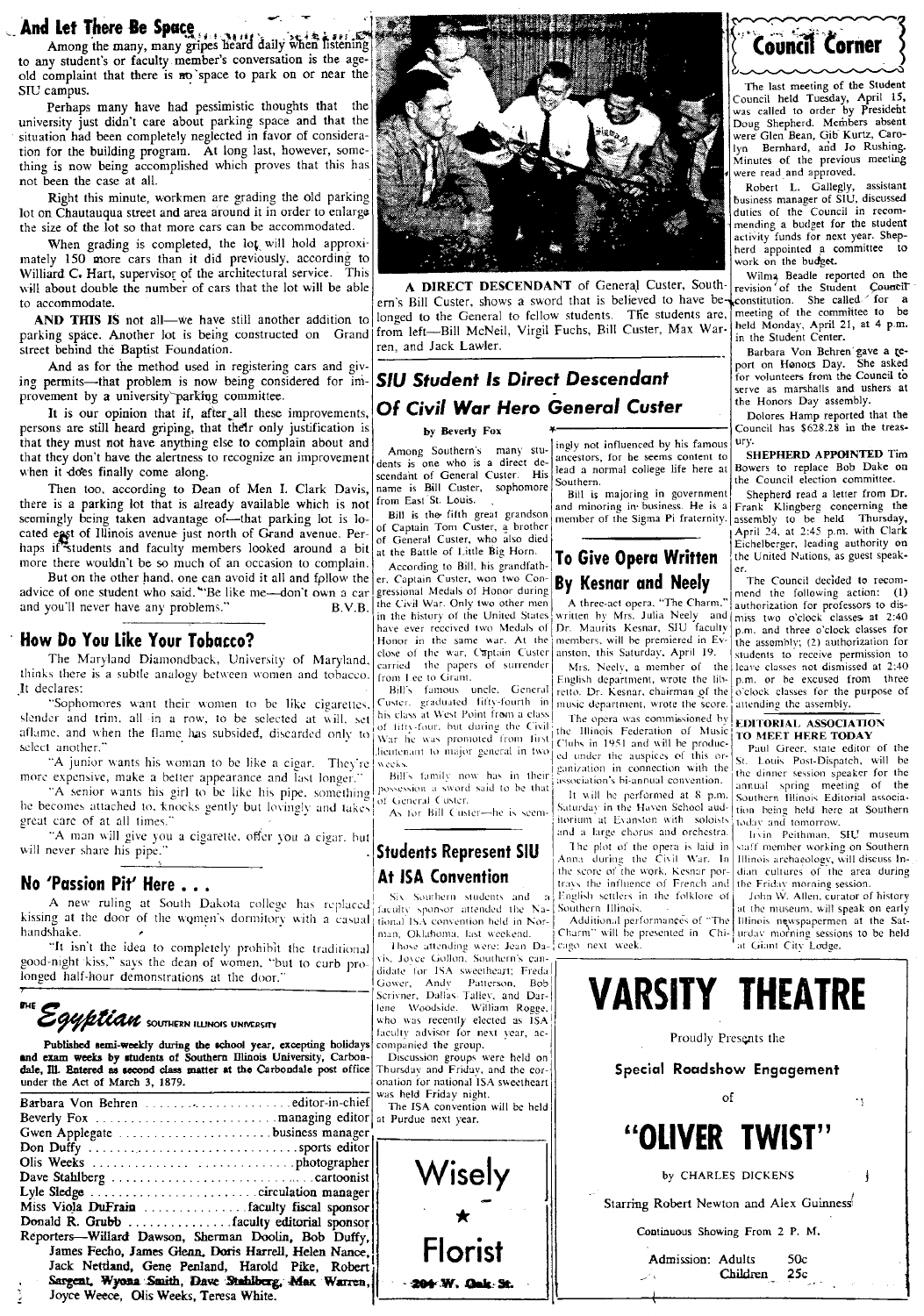# 'AlliStars' SetlUp

**Dance Band Fund**<br>A relatively new music organi-<br>zation, the university "All Star" orchestra, has set up a dance band<br>fund with funds received from fund with funds received from<br>the AF ROTC ball, at which the

for the fund when the "All-Stars" scheme of the fund when the "All-Stars" scheme of the Miss Southern presents a jazz concert May 28 in Shryock and their Miss Southern candidate is Fay Keller.<br>Shryock and their Miss Southe

faculty; students Ray Yancey and **Aximity Accepts Apply 10 Represent Southern** Wilma Aydt, scrapbook; Carmely- Gene Stiman, Herrin; Robert Arm- **Ask Students to Apply** 10 Represent Southern as Nichols, social service; Ruth strong. Carbondale; Robert Huff- ! At Student Union Meet Hoffman and Joyce Weece, pubhc be<:n visiting the chapter this past man and Albert Lockwood, Chris- **For Summer Employment** Freda Gower, West Frankfort information; and Carol Treece, Tri- week.<br>
LaMarsh, Alton; Jack Gaal, West Students should file applica- junior, will represent Southern a

Small, Harrisburg, Troy Zimmer, Most employment of this type will lead one of the main panels Marilyn Watson is chairman of Buddle Funknouser, Iri-Sign and Media in-<br>Murphysboro; and Mel Siener, Du with be closed by the en

Tom Berry, Mt. Vernon; Dor- should contact the student employ- FORUM THIS MONDAY their candidate for Miss Southern. For the Spring Festival.<br>thy Paterson, Carbondale, and Joan ment office immediately. The League of Women V Tom Berry, Mt. Vernon; Dor-<br>
thy Paterson, Carbondale; and Joan ment office immediately.<br>
Schrodt, Benton, will meak their path of the engage of Women Voters and Life magning the area of Women Voters and Teres on the Schro auditions before the Federated Information, Alumni and a special pre- man of the concession for the into of the Egyptian. It was here were the Federated Information,  $\frac{1}{2}$  was here were the states of the Egyptian, It w

audition for the women's club also. Service was moved because the political issue.<br>She is representing the faculty bilding is being razed in order to TAU KAPPA EPSILON'S com-<br>speaker's bureau. The RINNINGS committee chairm

sponsor of the Student Speaker's fice of Elbert Fulkerson. faculty Bureau, will accompany the stu- secretary, which were also located



**PAT LAMONT** and Tom Berry, SIU students, enact a <sup>candidate is Fay Keller. The following men were elected by ficers of the spring term pledge</sup> Shryock auditorium.<br>MEMBERS OF the "All Star" scene from "Radio Rescue," a three act comedy for children the Theta Xi's Monday, April 14. Forchestra are as follows: Phillip scent non research by the Little Theatre here Tuesday. The play is The new sorortry chairmen for ident; Paul Zollner, New Baden, New Baden, New Baden, New Baden, New Baden, New Baden, New Ulsson, Louis Rodabaugh, and being presented in six area towns before April 23. The coming year are: Linda Cas- vice-president; and Robert Resnick, all of the SIU being presented in six area towns before April 23.

## Gene Stiman, Herrin; Robert Arm- Ask Students to Apply 10 Represent Southern and Joyce Weece; Ruth attending Indiana University, has strong. Carbondale; Robert Huff and The Chapter this past

LaMarsh, Alton; Jack Gaal, West Students should file applica-junior, will represent Southern at Jan Mayer, former Tri Sig pres-<br>Frankfort; Richard Ward, Mur-lions immediately if they wish the National Convention for Stu-li Coloconda, vocalist Lee Taylor, summulti empaysion of student in empaysion of the state of the state of the state of the state of the state of the state of the state of the state of the state of the state of the state of t

The paysboro; and Mel Siemer, Du'will be closed by the end of this entitled "Getting More Interest in the Tri-Sig act for the Spring Fest and Sigma Pi's had an interval month." Seihert said, "so students, Union Programs."<br>

• Freda Gower as a delegate. Students to Audition and Students activities, will accompany at either Giant Country Club.

In Spring and the above mentioned jobs **TO SPONSOR POLITICAL** en by the Sigma Pi Fraternity as Johnson Hall's concession stands should contact the student employ- **FORUM THIS MONDAY** their candidate for Miss Southern. For

program chairmen of women's heat more into the service and 7:30 p.m.<br>clubs in central and Southern III had now location at  $\|\cdot\|$  in Citizens View of '52," will bowled his final game to conclude<br>nois in central and for F Grups in central and southern and 908. S. Illinois ave. according to be a non-partisan forum and one four years of leading the Chi Delt<br>nois on Monday, and for Feder-<br>ated Women's club members in William H. Lyons, directo Let women's cuto members in Information Service.<br>Chicago this series are across the nation Spring Spring Spring Spring Spring Spring Spring Spring Sing practice is under the I Doris Schwinn. DuQuoin, will Thompon st... the Information corresponsible voters the include the process of the terms of the state of the state of the state of the state of the state of the state of the state of the state

eaker's bureau.<br>Dr. Paul Hunsinger. faculty The alumni service and the of- Dean Martin. Tau Kappa Ep- year are: Cliff Karch, social com-Dr. Paul Hunsinger. faculty entarge parking to space.<br>Sponsor of the Student Speaker's fige of Elbert Fulkerson, faculty silon, to Buddie Funkhouser, Sig- pear are: Cliff Karch, social com-

moved to the Allyn building.

Quick, Reliable Service Running All Points 35c

Phone 68.

Others in the orchestra are Tom-<br>my Lawson, Carbondale; John employment.<br>Imployment of this type will lead one of the main panels and office.<br>Murphyshoro; and Mel Siemer, Du will be closed by the end of this entitled "Gett

The band was primarily organ ishould not dealy it incy desire there are program, the vari-con-contribution of the What are the set in the set of the set of the set of the set of the set of the set of the set of the set of Fraction of members and public males and public members are public members and the members of providing this type of work."<br>There are also other jobs open topics are chosen by the partici-chosen Helen Nance as their can-<br>e appearances are used as a means jobs available are for stenogra- any other schools interested in Serving on the picture commit- Miss Evirley Hayes, former mis-<br>of financing it. The "All Star" phers, janitors, farm workers,

unditions before the Federated **Information, Alumni** are jointly sponsoring a special pre- man of the concession for the tion of the Egyptian. It was her Women's clubs of Illinois in Spring-<br>Women's clubs of Illinois in Sp red Monday, April 21, **Services Move Offices** Izens View of '52," at Shryock CHI DELTA CHI'S bowling on April 5. Her marriage They will also appear before the straige WILL not be the straige WILL not be the straige WILL no The View of Services of the Convention of the convention of the convention of the convention of the Explicit. It is team is club of the Explicit. It is team is club of the Explicit. It is team is club of the Explicit. It i

Chicago College of  $\|$  MILK  $\ldots$ OPTOMETRY ITHE FINEST DRINK An outstanding college serving a splendid profession. Doctor of Optometry degree in three years tor students entering with sixty or more semester credits in specified Liberal Arts courses. FALL REGISTRATION NOW OPEN Students are granted professional recognition by the U.S. Department of Defense and Selective Service. Excelledt clinical facilities. Athletic and recreational activities. Dormitories on the

campus. cmCAGO COLLEGE OF **OPTOMETRY** 

1845-A Lomabee Street .Chicago 14, illino

### Southern Society

## Sigma Sigma Sigma to Celebrate Founders Day

mothers. Aileen Anderson is chair-<br>man for the banquet.

Additional funds will be raised and the result of the chapter of the chapter of the chapter of the chapter of the chapter of the chapter of the chapter of the chapter of the chapter of the chapter of the chapter of the cha

per, directory; Judy Gurley, music; Jerseyville, secretary.<br>Wilma Aydt, scrapbook; Carmely-<br>Alum Bob Coover, who is now

dents. The band is set up for the on campus for both niales and fe- pants. All colleges in the Associa- didate for the Miss Southern con-I Club act.<br>
enjoyment of members and public males. Most common types of tion of Coll

Miss Eleanor Taft, director of ter banquet will be held May 25 devotions, and Do<br>student activities, will accompany at either Giant City park or the dents were invited.

Schrodt. Benton. Schrodt. Benton. Will make their<br>I all the magazine, in co-operation with the What I concerning her coming marriage<br>debut in professional speaking at with the National Broadcasting Co.. Club act for Spring

The Information Service has 7:30 p.m.<br>The Information Service has 7:30 p.m.<br>been moved to its new location at  $\begin{bmatrix} 7.30 & \text{p.m.} \\ 0.00000 & \text{p.m.} \\ 0.000000 & \text{p.m.} \end{bmatrix}$  bowling League. Jim Throgmorton

and

Telephone 1400

appearances are used as a means jobs available are for stenogra- any other schools interested in Serving on the picnic commit- Miss Evirley Hayes, former mis-<br>of financing it. The "All Star" phere, janitors, farm workers,

Id job, available for boys.<br>Students who are interested in Freda Gower as a delegate. The Country Club, and the Loreta Bolen and Marge Parkof the Students who are interested in the students who are interested in the Students of the Students of the students of the students of the students of the students of the students of the students of the students of the S





 $211$  W. Jackson  $-$  Phone 63 Do You Know That . . . **PEO**RE ARTICULAR EOPLE REFER ess, and Miss Jean Vaupel. sponsor. were present. YellowCab

EERLESS ClEANERS

**207-W: Walnut - - Plane 637** 

BOWLING TUES.· FRI.· SAT.· SUN. Free Instructions for Beginners